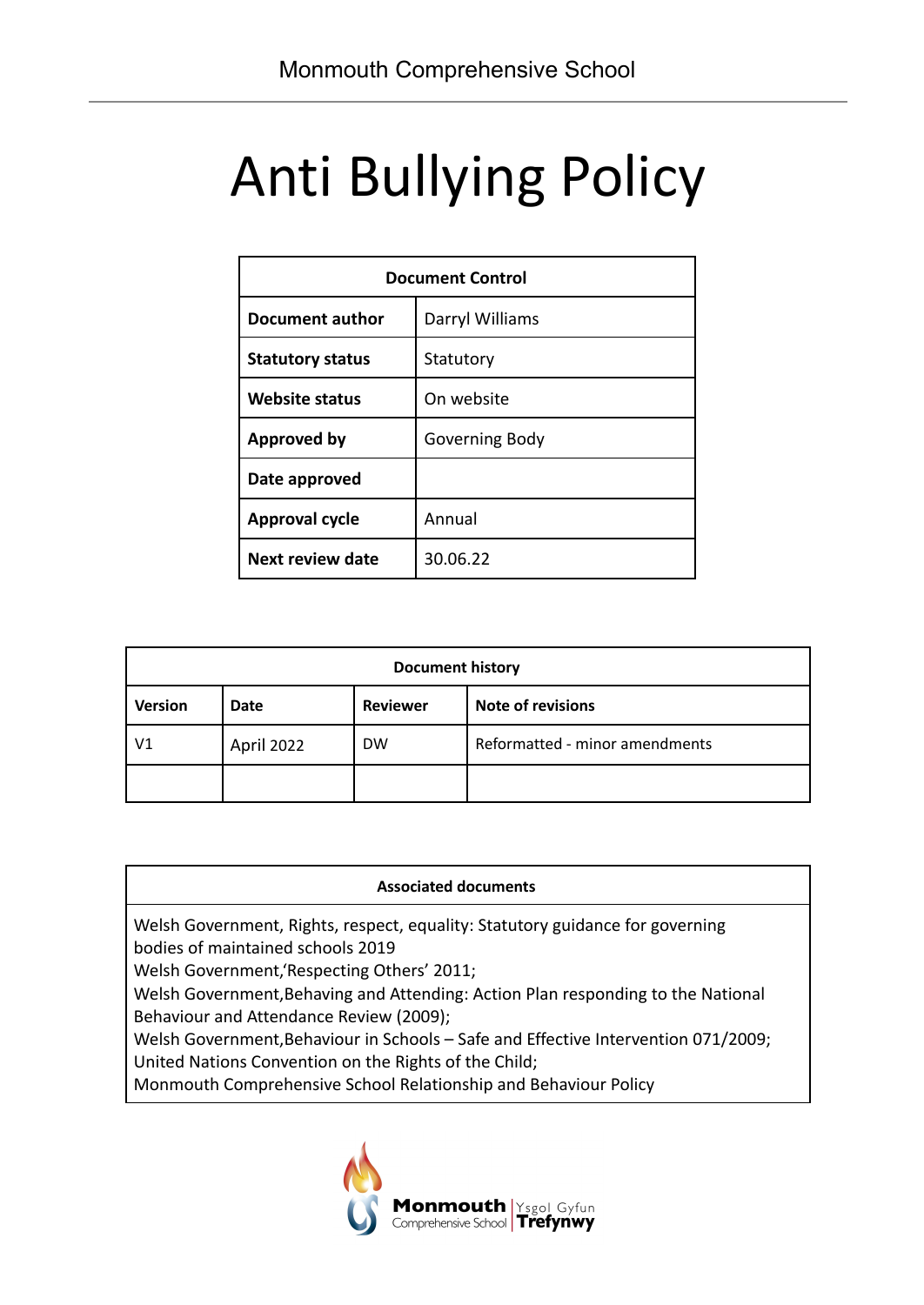# **Rationale**

Monmouth Comprehensive School Anti-Bullying Policy outlines what we will do to prevent and tackle bullying. We recognise it is a basic entitlement of all pupils in Monmouth Comprehensive School to engage in their everyday activities and education, free from humiliation, oppression and abuse. It is expected that all members of the School community will actively work to identify, report and tackle incidents of bullying. Bullying is one of the most damaging forms of discrimination. Every child and young person at Monmouth Comprehensive School has the right to learn in an environment where they feel safe.

#### Our school community

- Discusses, monitors and reviews our anti-bullying policy on a regular basis;
- Supports staff to promote positive relationships and identify and tackle bullying appropriately;
- Ensures that pupils are aware that all bullying concerns will be dealt with sensitively and effectively; that pupils feel safe to learn; and that pupils abide by the anti-bullying policy;
- Reports back to parent/carer regarding their concerns on bullying and deals promptly with complaints. parent/carer in turn work with the School to uphold the anti-bullying policy;
- Seeks to learn from good anti-bullying practice elsewhere and utilises support from other relevant organisations, when appropriate.

When referring to the roles played in bullying incidents it is preferable not to label children and young people as a 'victim' or 'bully' because:

• pupils are often encouraged to 'hate bullying' which can then translate into hating individuals who bully. It is a label a child or young person can internalise and live up to, or it can impede their ability to change their behaviour. By not labelling someone a bully, space opens up to help them change their unacceptable behaviour and use their power or leadership in other ways. It is helpful to separate the person from the behaviour to allow the person to change. Their behaviour is disliked or unacceptable, but they are not hated as individuals

• labelling pupils 'victims' can entrench their 'otherness' and ensure they are not accepted by their peers. They are seen as weak and many children and young people avoid them for fear of being seen in the same way. Some targeted children or young people begin to believe it is their fault they are bullied and see themselves as a victim.

To reflect this our policy uses the terms 'target' and 'perpetrator'. There are many roles played by all who are involved, including bystanders who witness bullying. It is not always clear-cut.

#### Definition: What is bullying?

Bullying is "Behaviour by an individual or a group, usually repeated over time, that intentionally hurts another individual either physically or emotionally". Bullying can include: name calling, taunting, mocking, making offensive comments, kicking; hitting; taking belongings; inappropriate text messaging and electronic messaging (including through websites, social networking sites and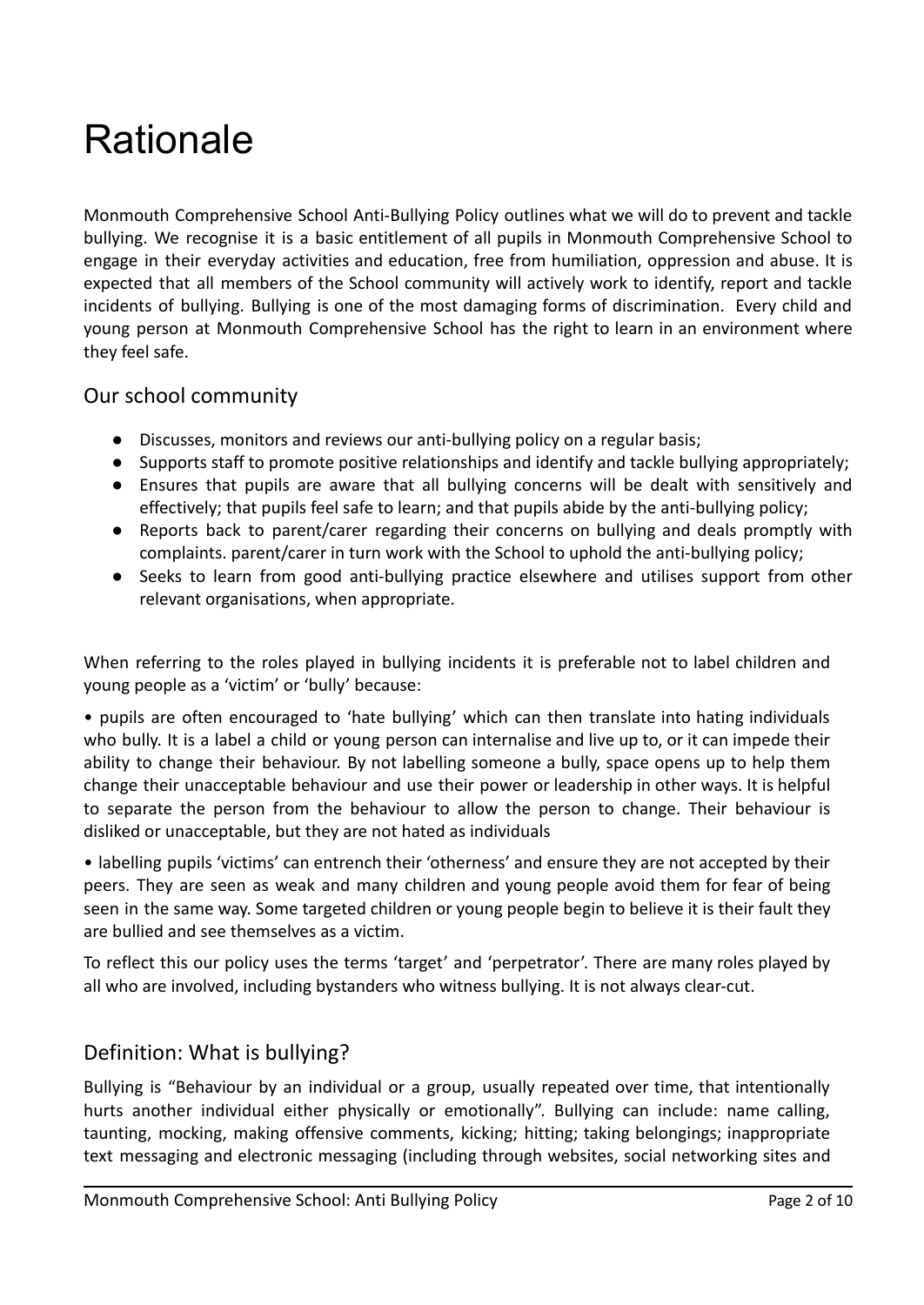instant messenger); sending offensive or degrading images by phone or via the internet; producing offensive graffiti; gossiping; excluding people from groups and spreading hurtful and untruthful rumours.

### Forms of bullying covered by this Policy

There are a number of distinctive elements associated with bullying. These include but are not limited to the following:

- Intention to harm: bullying is deliberate with the intention to cause harm. Those who bully others are often skilled at knowing exactly how to humiliate or hurt their target: picking on key aspects of their appearance, personality or identity that produces the effect wanted. They seek out the area in which they have power over their target;
- Harmful outcome: someone or a group is hurt physically or emotionally. They can be isolated, humiliated or made fearful. Their sense of self-worth is reduced;
- Direct or indirect acts: bullying can involve direct aggression, such as hitting, as well as indirect acts such as spreading rumours, revealing private information about someone or sharing intimate images with people for whom the information/ images were not intended;
- Repetition: bullying usually involves repeated acts of aggression. An isolated aggressive act, such as a fight, is not usually considered bullying. Yet any incident can be the start of a pattern of bullying behaviour which develops subsequently. That is why incident records are so valuable;
- Unequal power: bullying involves the abuse of power by one person or a group who are (perceived as) more powerful, often due to their age, physical strength, popularity or psychological resilience;

Bullying can take many forms, including:

- Physical kicking, tripping someone up or shoving them, injuring someone, damaging their belongings or gestures of intimidation;
- Verbal taunts and name-calling, insults, threats, humiliation or intimidation;
- Emotional behaviour intended to isolate, hurt or humiliate someone;
- Indirect sly or underhand actions carried out behind the target's back or rumour spreading;
- Online using any form of technological means, mobile phones, social networks, gaming, chat rooms, forums or apps to bully via text, messaging, images or video;
- Relational aggression bullying that tries to harm the target's relationships or social status: drawing their friends away, exploiting a person's additional learning needs (ALN) or long-term illness, targeting their family's social status, isolating or humiliating someone or deliberately getting someone into trouble;
- Sexual unwanted touching, threats, suggestions, comments and jokes or innuendo. This can also include sextortion, so called 'revenge porn' and any misuse of intimate, explicit images of the learner targeted;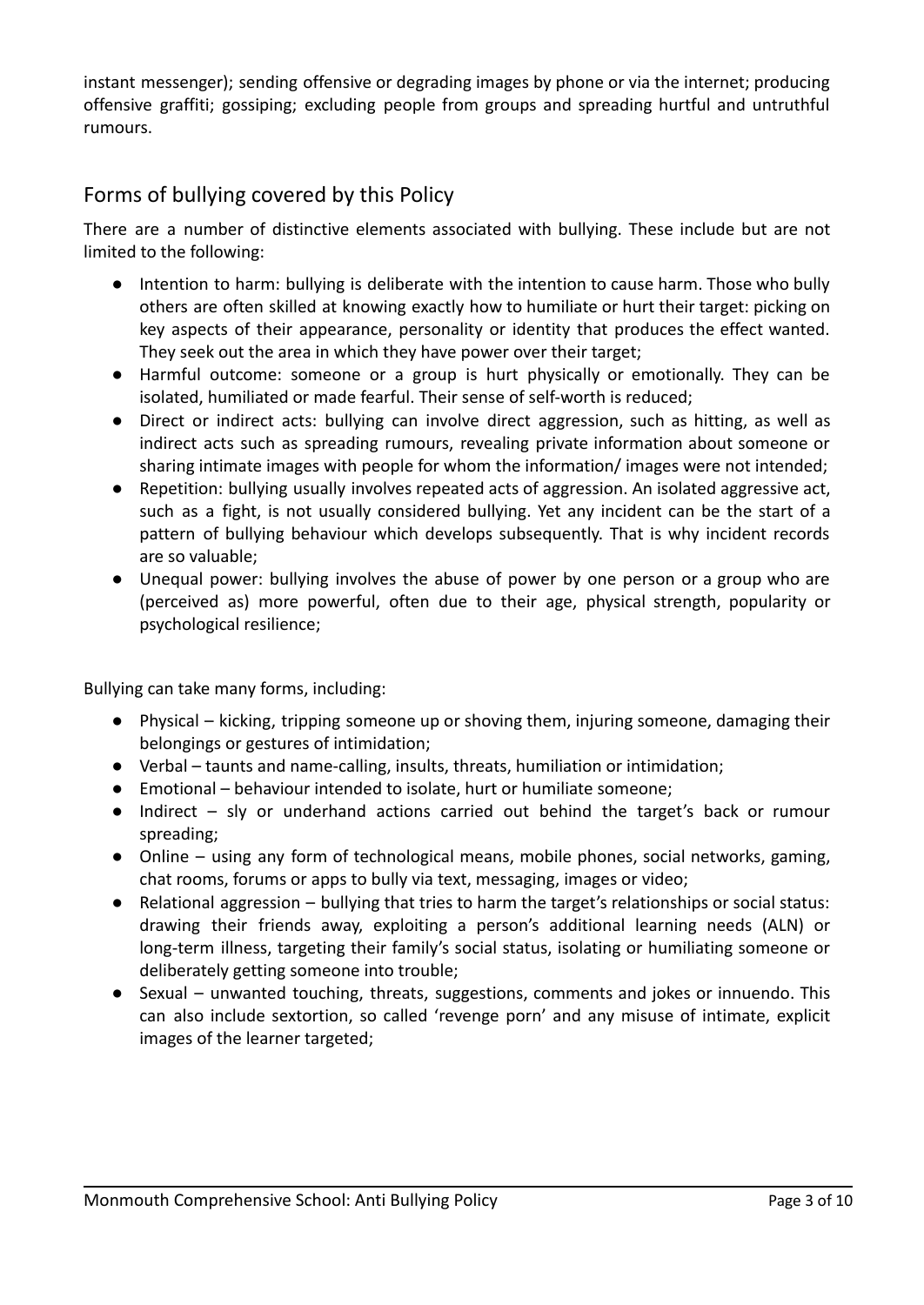● Prejudice-related – bullying of a learner or a group of learners because of prejudice. This could be linked to stereotypes or presumptions about identity. Prejudice-related bullying includes the protected characteristics (including age, disability, gender reassignment, marriage and civil partnership, pregnancy and maternity, race, religion or belief, sex and sexual orientation). Prejudice can and does also extend beyond the protected characteristics and can lead to bullying for a variety of other reasons such as social status and background.

There are specific types of bullying relating to protected characteristics. These can broadly be categorised into the following groups:

- Bullying connected with age;
- Bullying involving learners with disabilities, which can include ALN;
- Homophobic, biphobic and/or transphobic bullying;
- Bullying connected with race, religion and/or culture;
- Sexist and/or sexual bullying.

#### What is not defined as bullying?

Some behaviour, although unacceptable, is not considered bullying. These instances should be dealt with in accordance with the School's Relationship and Behaviour policy to deal effectively with these incidents and prevent them from potentially escalating to become bullying. It is essential that these one-off incidents are recorded by the School and that this data is regularly reviewed by the school alongside data on bullying to inform future practice. Some cases might be a safeguarding matter or require involvement of the police. A young person may be in need of multi-agency support or therapeutic intervention.

The following examples are cases which would not normally be considered bullying:

- Friendship fallouts: a friendship feud may, however, deteriorate into bullying behaviour that is enabled by the fact that former friends have an intimate knowledge of the fears and insecurities of one another. Children and young people who are targeted by former friends feel the betrayal deeply and are frequently isolated from their former friendship group.
- A one-off physical altercation: This will be addressed according to the School's Relationship and Behaviour policy unless it is part of a pattern of behaviour that indicates intentional targeting of another individual.
- An argument or disagreement between two children or young people is not generally regarded as bullying. Nevertheless, they may require assistance to learn to respect others' views.
- A one-off physical assault: This will be dealt with in accordance with the School's Relationship and Behaviour policy. Police involvement may be used in cases where physical assault has happened, however, this will only be the case if this is deemed to be serious and when the school's de-escalation strategies have not worked.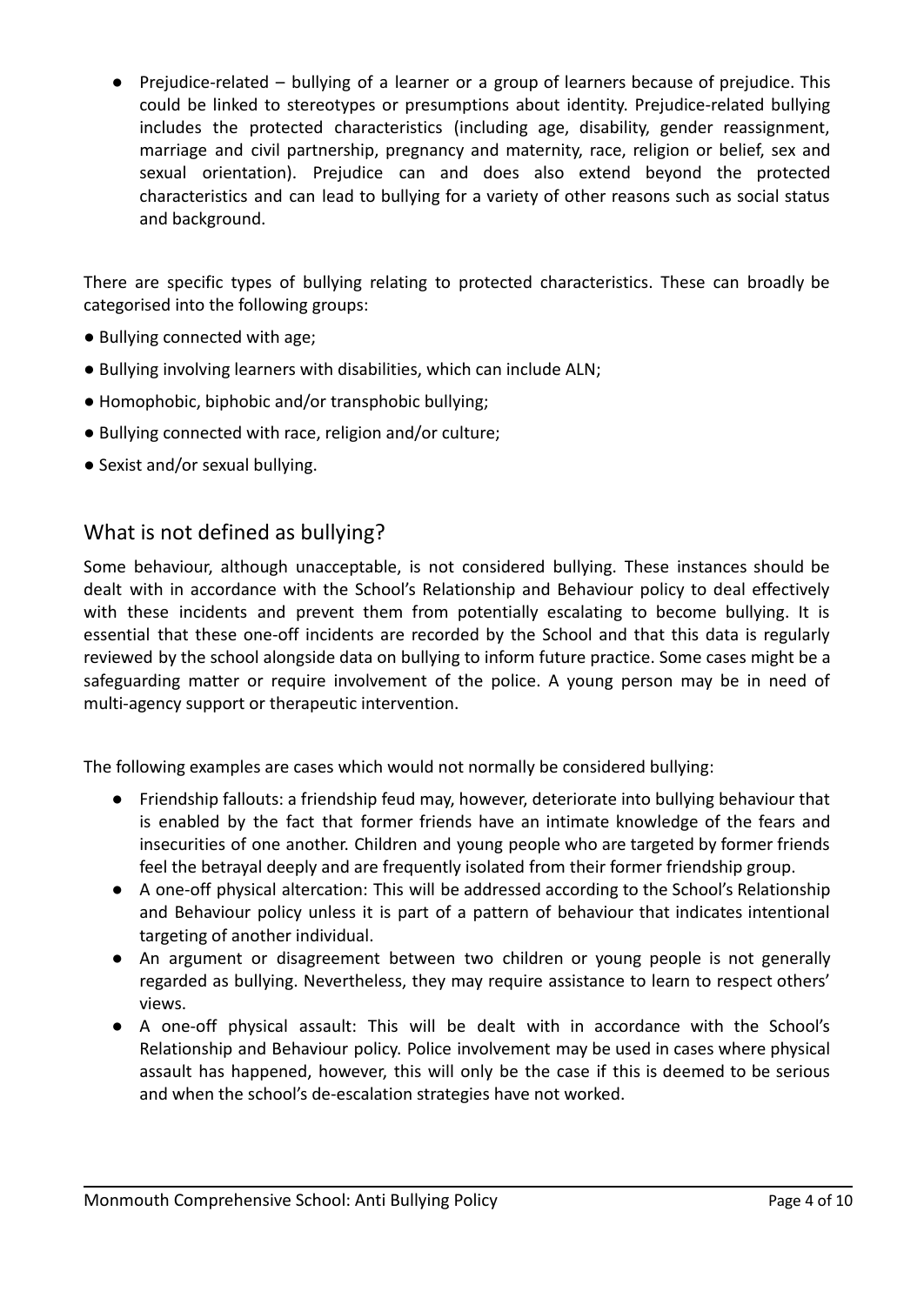● Prejudice-related incidents: A prejudice-related incident can be defined as

"Any incident which is perceived to be prejudice or discriminatory by the or any other person hearing or witnessing the incident".

Such incidents are unacceptable within the school community. Whilst not meeting the definition of bullying because they may not be repeated over time, they are no less hurtful to the child or young person subject to this. These incidents could be linked to behaviour based upon stereotyping or presumptions about identity.

### What are the signs of bullying?

- Reluctance to go to school;
- Appearing frightened of / during the journey to and from school;
- Changing their usual route;
- Being anxious, moody, withdrawn, quiet;
- Complaining of illnesses such as stomach aches and headaches;
- Bed-wetting in a previously dry child or young person;
- Having nightmares or sleeping difficulties;
- Coming home regularly with missing or damaged possessions;
- Arriving home hungry;
- Asking for extra money or stealing money;
- Truanting;
- Deterioration in their work / handwriting;
- Not eating;
- Unexplained cuts and bruises;
- Being aggressive and bullying others;
- Giving improbable excuses for any of the above.

#### Preventing, identifying and responding to bullying

Successful implementation of an effective anti-bullying strategy to challenge and prevent bullying in schools must involve the whole school community. Taking a whole-school approach is more likely to succeed than a single initiative by a teacher or group of learners.

Without the wholehearted involvement of the school population, anti-bullying strategies are not likely to succeed as they are unlikely to be successfully implemented. Schools should consult learners as an essential step in all stages of anti-bullying work.

If pupils feel 'ownership' of the anti-bullying strategy, they are more likely to abide by it. It also allows them to influence decisions on matters that affect them, in line with their rights under the UNCRC. As respected members of the school, pupils are more likely to feel a sense of belonging.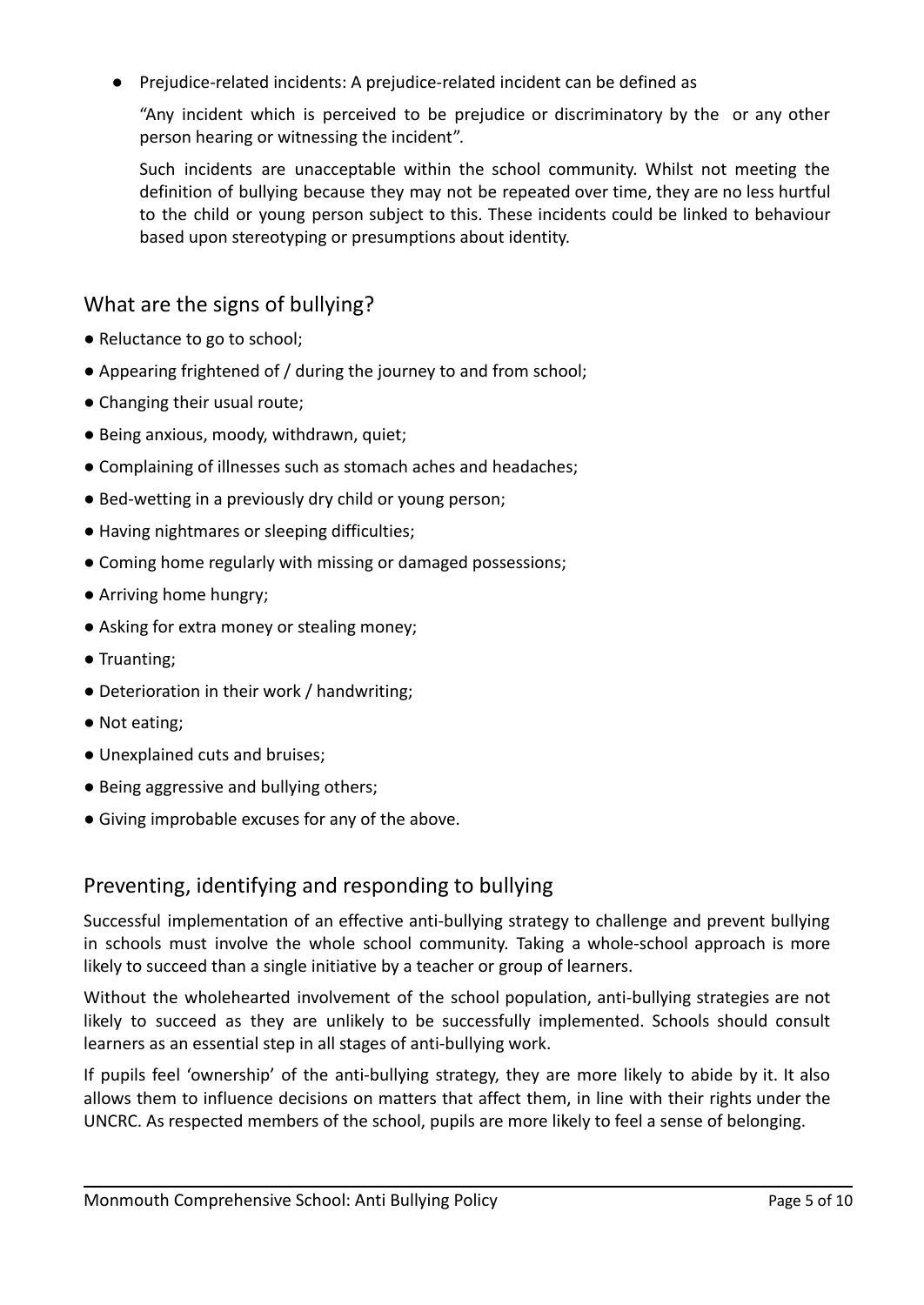Successful anti-bullying work respects every member of the school community rather than imposing a set of rules on learners without any reference to how well this is working. It is imperative that children and young people are taught, both at home and in school, about building and maintaining respectful relationships. This is the foundation for positive behaviour.

#### We will:

● adopt a whole-school approach for promoting positive, respectful behaviour between staff and pupils as part of our whole school approach to well-being - this approach will be integrated through all school activities;

● create an environment which encourages positive behaviour and addresses the root causes of unacceptable behaviour  $-$  this will help create an inclusive and engaging environment where learners feel safe and are ready to learn;

- teach children and train staff about respect, positive behaviour, stereotypes and addressing prejudice;
- build confidence to enable unacceptable language to be challenged and addressed;
- ensure effective supervision between lessons with safe places provided for vulnerable learners during these times;
- communicate a clear message of positive behaviour and kindness;
- Consider all appropriate opportunities for addressing bullying including through the curriculum, through displays, through peer support and through the School Council;
- Ensure all staff follow procedures when they identify bullying;
- Work with staff and, where relevant, outside agencies to identify all forms of prejudice-driven bullying.

#### Other strategies used by the School will include:

- promoting a strong ethos which instils tolerance and respect for difference and diversity;
- providing training for all staff members to raise and maintain awareness including new staff;
- periodic consultation with pupils to find and assess their experiences;
- raising awareness of the range of sanctions that may be applied against those engaging in one-off incidents and bullying;

● publicising outside organisations such as Child Line who can offer help to pupils who are being bullied;

- Work with pupils who have been bullying or taking part in prejudicial incidents in order to address the problems they have;
- ensuring that there are confidential and varied means of alerting the School to bullying;
- ensuring efficient patrolling of the School by staff, especially toilets, lunch queues and secluded areas;
- utilisation, where appropriate, of the Sixth Form Prefects;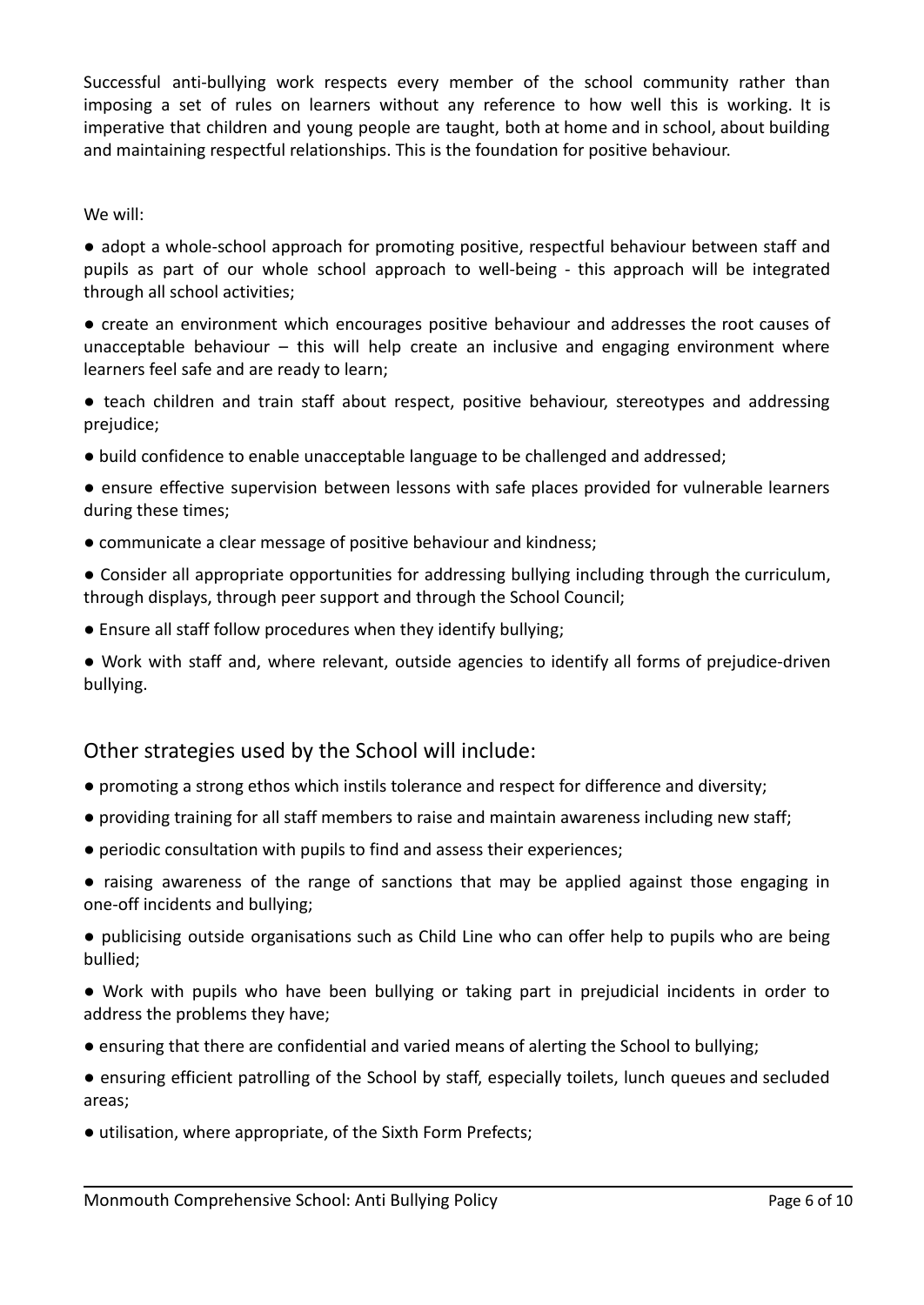● prompt investigation of incidents, including contact with parent/carer of the bullied child and children exhibiting bullying behaviour in order to agree a course of action;

● Involving pupils in anti-bullying campaigns in school.

#### Responding to Bullying

Any bullying or prejudice-related incidents must be reported. These incidents can only be tackled effectively if we know there is a problem. Pupils who are being subject to bullying or other pupils who know or suspect that someone else has been subject to such actions should report this directly to the Wellbeing Team. Alternatively, the issue can be reported to a Form Tutor, Director of Learning or any other adult a pupil feels comfortable in talking to. The School can also be contacted by letter or email. Pupils can also email [Wellbeing@monmouth.schoolsedu.org.uk](mailto:Wellbeing@monmouth.schoolsedu.org.uk) if they would prefer to report the issues without speaking directly with a staff member.

All contact will be treated as confidential. If the report of bullying is from a parent/carer, then the target's Pastoral Support Officer (PSO - Year specific) should be the first point of contact. It would be helpful in these circumstances if parent/carer could:

- try to stay calm;
- be as specific as possible about what has happened;
- make note of what action the School intends to take;
- ask if there is anything that that they can do to help their child at school;
- stay in touch with the School.

It would be helpful in a general sense if parents/carers would encourage children to be friendly and tolerant to others and not aggressive.

#### Step 1

The person receiving the complaint will keep a written record of the conversation. The incident will then be referred to the appropriate PSO in the first instance. If necessary, the target will be spoken to and perspectives explored by the appropriate member of staff. A written record will be kept, and should be signed and dated. The PSO/DoL and any staff who subsequently deal with the issue must complete and maintain accurate records.

The alleged perpetrator will be spoken with for perspectives to be explored separately. The alleged perpetrator will be provided with the opportunity to put their side of the story before any decisions on penalties are made. A written record will be kept.

Any witnesses will be spoken with and a written record will be kept.

In the event of a complaint being upheld, the parents/carers of both parties will be informed.

Coping strategies with the target will be discussed to avoid the situation. Reassurance will be offered. The child demonstrating bullying behaviour will be counselled by staff members, told to stop and given an official warning. The underlying cause of any bullying will be discussed. This will be recorded. The pupil will be informed of the procedures that will take place should the incident occur again and this will be in line with the School's Relationship and Behaviour Policy. The bullying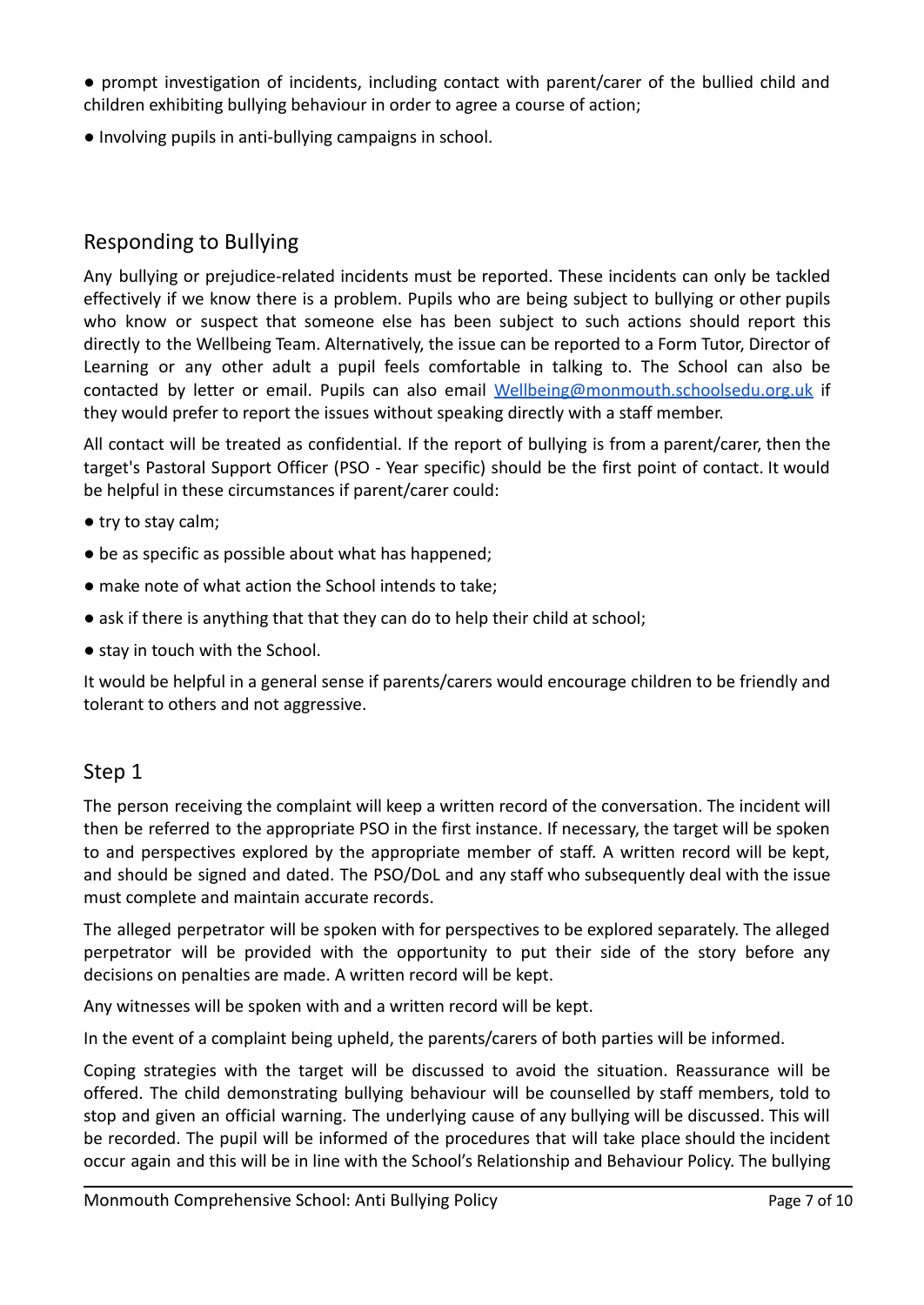incident or one off prejudicial incident will then be reported to the Local Authority in line with Welsh Government guidance.

#### Step 2

If the behaviour is repeated, the pupil's parent/carer will be invited into school to discuss the situation. The pupil will be placed "on report" and sanctions applied which are individual and proportionate. All teachers will be alerted to the problem, where this is appropriate.

### Step 3

Any repetition of this behaviour could result in short term Internal Reflection (IR) with the pupil working away from the normal timetabled lessons, for a period of time, in line with the individual nature of the issue. Where IR is used to tackle bullying, this will be used short-term and as part of a longer-term plan for addressing the root cause of the bullying. The School may access outside agencies along with parents/carers to attempt to correct behaviour. This may include the School Police Liaison Officer.

In cases of severe and persistent bullying or prejudice-related incidents, exclusion from school may follow. Pupils subjected to bullying will need to be reassured that any repercussions will lead to sanctions being applied against the bully. These procedures do not cut across, compromise or pre-empt the right of the parent/carer or the pupils from making a direct complaint to the Police. In most circumstances, a restorative approach will be applied and mediation between the pupils and a suitably trained Senior member of staff will take place. The aim of which will be to restore relationships and eliminate further unacceptable behaviour. Mediation could take place between pupils and the School's Police Liaison Officer. Parents/carers are usually not present during mediation meetings between pupils. Some of the above steps may be bypassed depending on the specific nature of the case.

## Recording and Monitoring of Bullying and one off prejudicial related Incidents

At MCS we will:

- implement an ongoing cycle of school-level data recording, monitoring and analysis of anti bullying and one off incident information;
- use school level anti-bullying and one off incident data to identify priority areas for implementing whole school improvement;
- take action to make those improvements;
- share appropriate data with the local authority.

#### Involvement of pupils/students

We will:

- regularly canvas children and young people's views on the extent and nature of bullying;
- ensure that students know how to express worries and anxieties about bullying;
- ensure that all students are aware of the range of sanctions that may be applied against those engaging in bullying;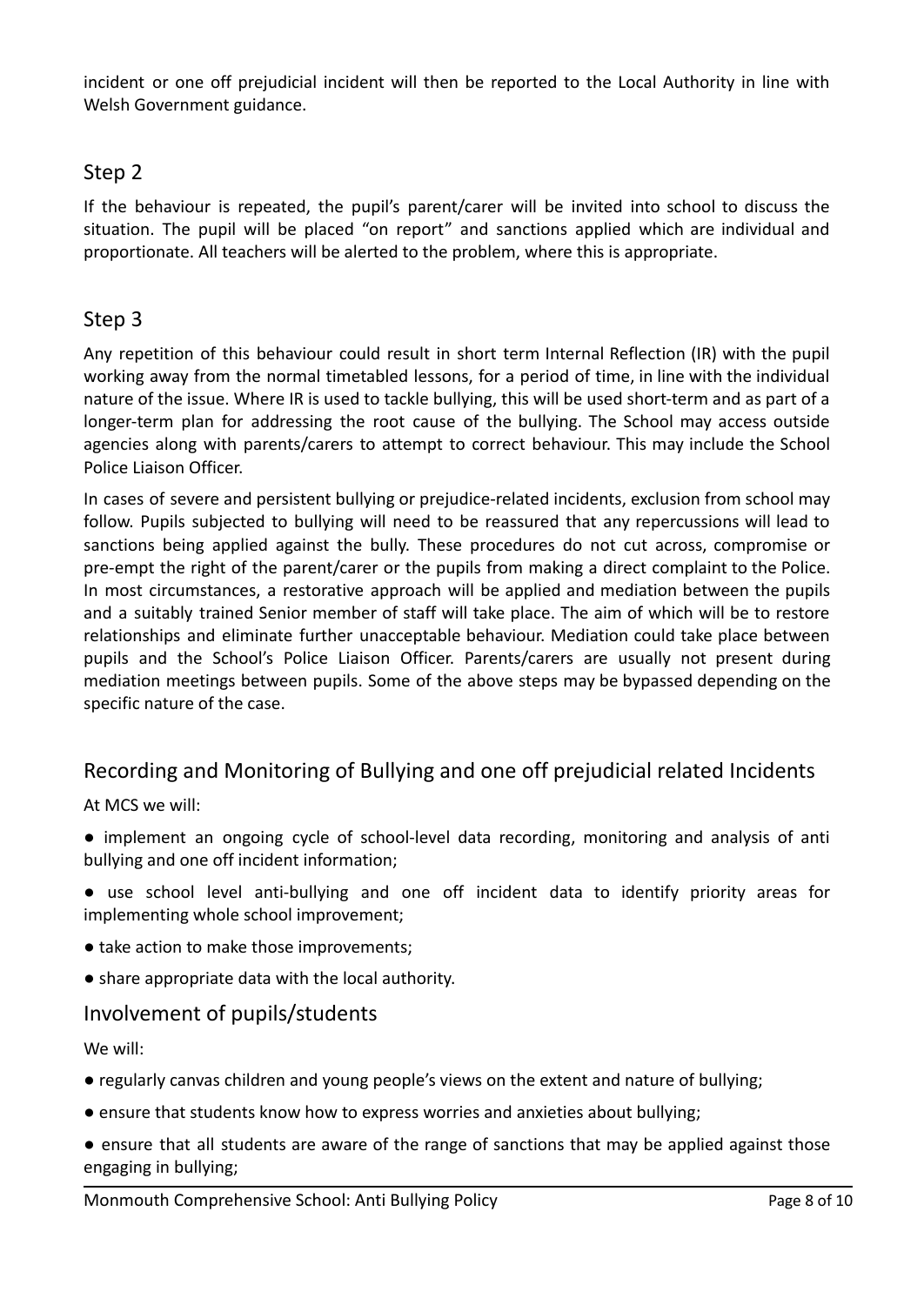- Involve students in anti-bullying campaigns in schools;
- Publicise the details of helplines and websites;
- Offer support to students who have been bullied;
- Work with students who have been bullying in order to address the problems they have;

● Fulfil our duty in completing a termly report to the Local Authority specifying the nature and frequency of bullying and one-off prejudicial incidents.

#### Liaison with parent/carer and carers

We will:

- Ensure that parent/carer know whom to contact if they are worried about bullying;
- Ensure parent/carer know about our complaints procedure and how to use it effectively;
- Ensure parent/carer know where to access independent advice about bullying;
- Work with parent/carer and the local community to address issues beyond the School gates that give rise to bullying.

After reporting an issue of bullying to the school, if a pupil or parent/carer does not feel that the School has taken the incident seriously or has not addressed concerns to a satisfactory standard, they can make a formal complaint. The School complaints policy is available on the school website.

#### Monitoring & review, policy into practice

This policy will be reviewed at least once every two years and updated as required. In reviewing the policy, all members of the school community, including members of the governing body will be consulted.

At MCS we will:

- use surveys and group discussions to identify which aspects of the school's current policy and strategy work well and identify any areas for improvement;
- regularly seek the views of learners, parent/carer and staff, through surveys and discussions, to measure the extent of bullying and one off incidents (perceived and actual), behaviour present;

● monitor incidents of bullying and one off incidents (perceived and actual) and identify patterns of behaviour and the extent of bullying. This will enable us to modify our anti-bullying policy if required to respond to specific trends and issues.

#### Responsibilities

It is the responsibility of:

- the school governors to take a lead role in monitoring and reviewing this policy;
- the school governors, the Headteacher, senior leaders, teaching and support staff to be aware of this policy and implement it accordingly;
- the Headteacher to communicate the policy to the School community;